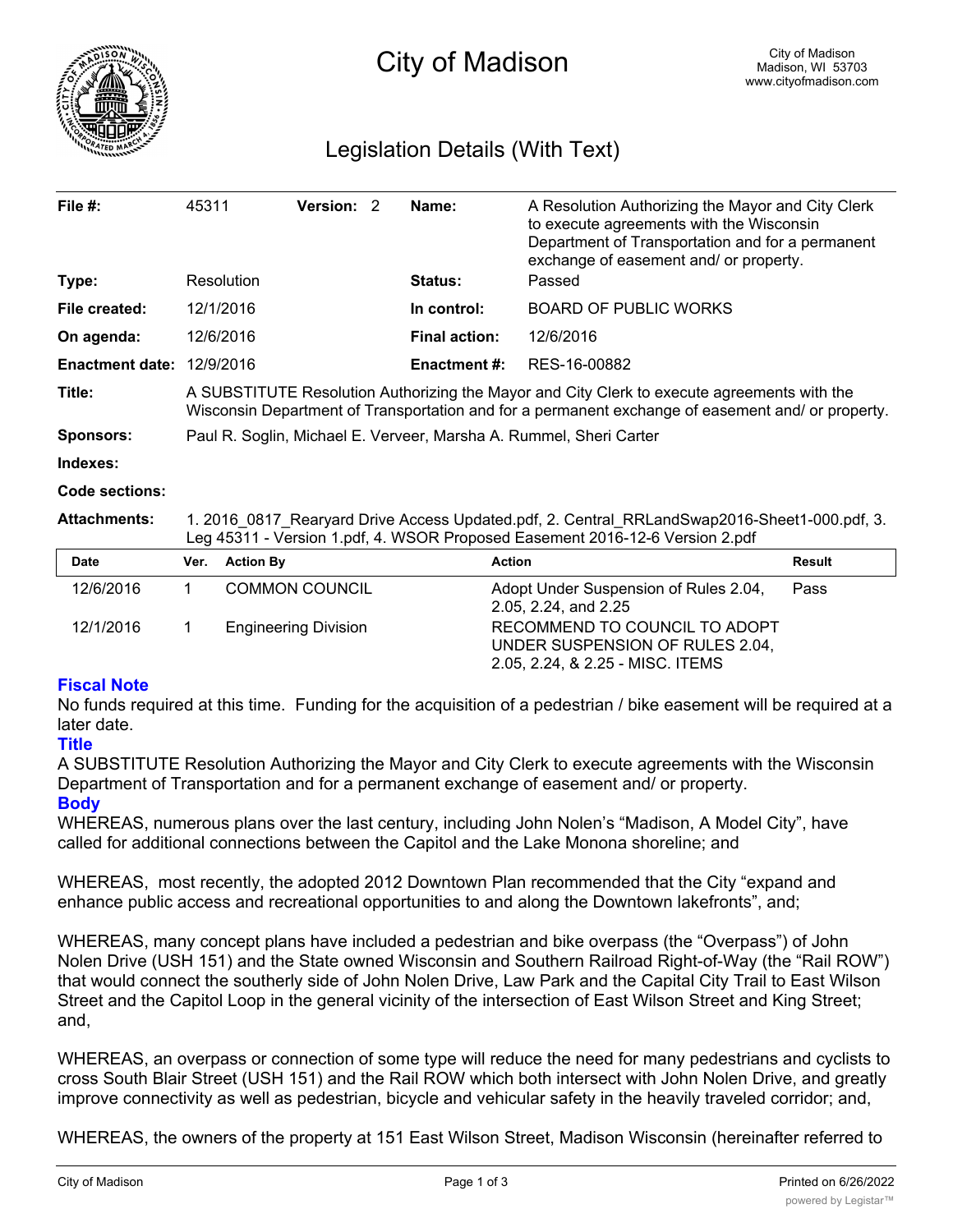as "151 E Wilson") have an approved development on the site; and,

WHEREAS, the owners of the property at 151 E Wilson indicated a willingness to grant an easement to the City across 151 E Wilson to facilitate the Overpass if an access to a planned underground parking at the development can be provided off of the south side (the Rail ROW side) of the building (hereinafter referred to as "151 E Wilson Rear Access"); and,

WHEREAS, the City owns property north of the Rail ROW starting just east of the easterly property line of 151 E Wilson and extending toward South Hancock Street (hereinafter referred to as the "Existing Rail ROW Access") where an access road currently exists for the purpose of accessing the rear (Rail ROW side) of other properties east of 151 E Wilson; and,

WHEREAS, the portion of the Rail ROW behind 151 E Wilson located between a line 33 feet north of the current center of track and the southerly property line of 151 Wilson St is sufficient to extend the Existing Rail ROW Access westerly to provide for the 151 E Wilson Rear Access; and,

WHEREAS, the State has determined that the property needed for the 151 E Wilson Rear Access is not needed for rail purposes; and,

WHEREAS, the City is in the process of purchasing a property at 202 South Baldwin Street in Madison (hereinafter referred to as "202 S Baldwin") for transportation purposes related to the expansion of the City's Central Park; and,

WHEREAS, the north line of 202 S Baldwin is in close proximity to the Rail ROW with a minimum dimension from the property line to the center of track of approximately 15 10 feet; and,

WHEREAS, the State has determined that expanding the Rail ROW width at 202 S Baldwin such that a dimension of approximately 25 feet from the center of the track to the southerly Rail ROW property line in the area between South Few Street and South Baldwin Street would enhance rail ROW safety and operation; and,

WHEREAS, the City has determined that the portion of 202 S Baldwin needed for the expanded Rail ROW will not interfere with the City's plans for Central Park; and,

WHEREAS, when the City purchased the abandoned Rail Corridor that is now occupied by the Cannonball Bike Path an error was made and a portion of the City purchased abandoned rail corridor includes active rail line; and,

WHEREAS, the City has determined that the area over which active rail still occupies the Cannonball Bike Path corridor is not needed for bike path purposes; and,

WHEREAS, the City and the State find that both parties will benefit by a land exchange whereby the City acquires from the State rights within the Rail ROW behind 151 E Wilson for the 151 E Wilson Rear Access and to facilitate the Overpass, and the State acquires from the City rights within a portion of 202 S Baldwin for railroad purposes and a portion of the Cannonball Bike Path Corridor occupied by an active rail line.

NOW THEREFORE BE IT RESOLVED, that the Mayor and City Clerk are hereby authorized to execute agreements with the Wisconsin Department of Transportation whereby the City acquires from the State property or permanent easement rights within the Rail ROW behind 151 E Wilson for the 151 E Wilson Rear Access and overpass and the State acquires from the City property or permanent easement rights within a portion of 202 S Baldwin and a portion of the Cannonball Bike Path Corridor occupied by an active rail line for railroad purposes: and,

BE IT FURTHER RESOLVED, that the Mayor and City Clerk are hereby authorized to execute, deliver, accept,